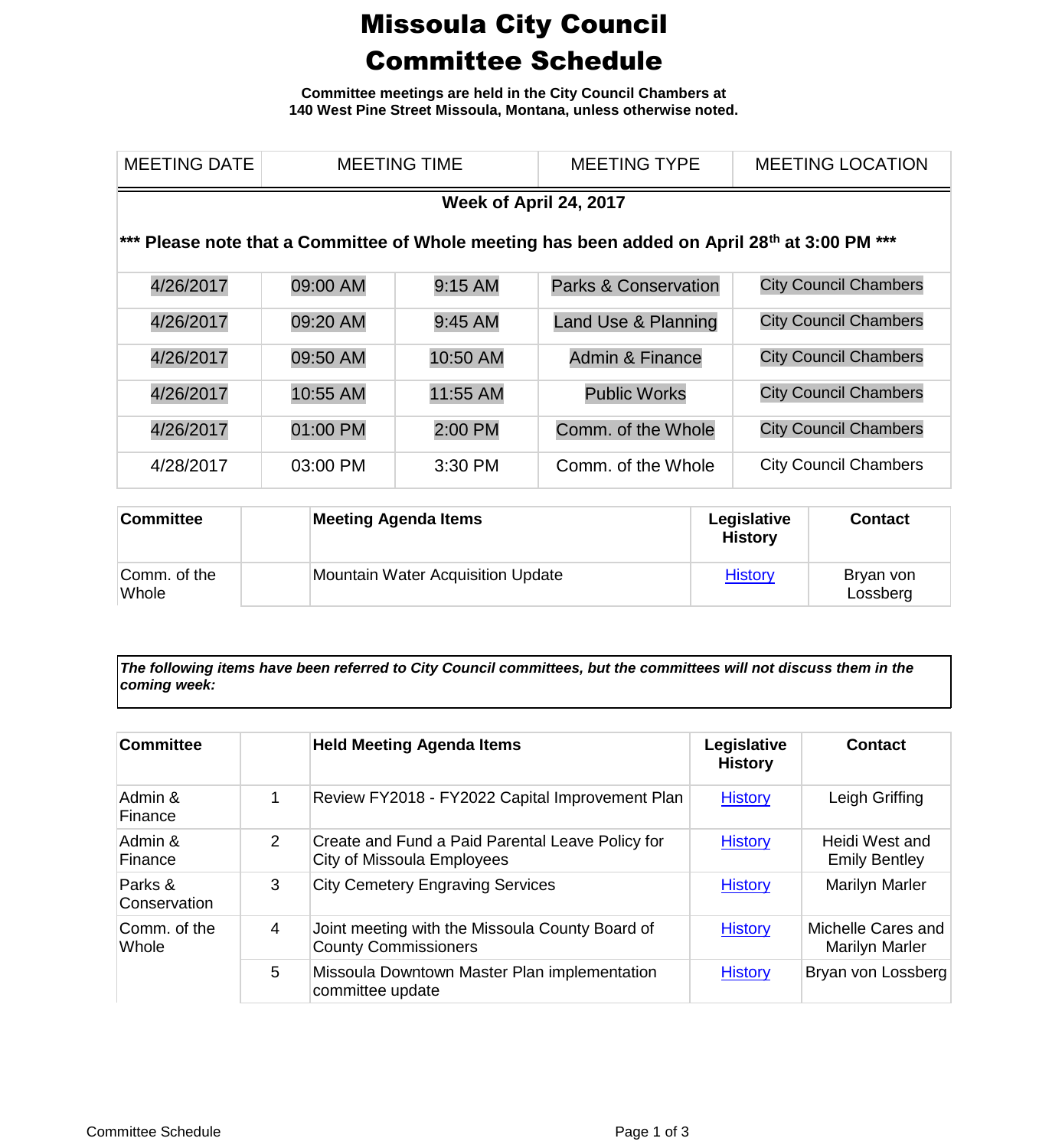## Missoula City Council Committee Schedule

**Committee meetings are held in the City Council Chambers at 140 West Pine Street Missoula, Montana, unless otherwise noted.**

|                         | 6              | Updates from Council representatives on the Health<br>Board, Community Forum, Transportation Policy<br>Coordinating Committee, other boards and<br>commissions as necessary. (Ongoing) | <b>History</b> | Marilyn Marler                                                                         |
|-------------------------|----------------|----------------------------------------------------------------------------------------------------------------------------------------------------------------------------------------|----------------|----------------------------------------------------------------------------------------|
|                         | $\overline{7}$ | <b>Broadband RFP</b>                                                                                                                                                                   | <b>History</b> | Bryan von Lossberg                                                                     |
|                         | 8              | <b>Hotel Fox Update Presentation</b>                                                                                                                                                   | <b>History</b> | Chris Behan                                                                            |
|                         | 9              | Missoula Economic Partnership Update                                                                                                                                                   | <b>History</b> | <b>Marilyn Marler</b>                                                                  |
| Land Use &              | 10             | <b>Farmland Mapping Project</b>                                                                                                                                                        | <b>History</b> | John DiBari                                                                            |
| Planning                | 11             | MCPB update to the LUP committee                                                                                                                                                       | <b>History</b> | John DiBari                                                                            |
|                         | 12             | Planning Division Work Plan                                                                                                                                                            | <b>History</b> | Laval Means,<br><b>Planning Division</b><br>Manager,<br>Development<br><b>Services</b> |
|                         | 13             | Annexation, (see separate list at City Clerk's Office<br>for pending annexations) (Ongoing in committee)                                                                               | <b>History</b> | Marty Rehbein                                                                          |
|                         | 14             | Adopt broadband standards for the City of Missoula                                                                                                                                     | <b>History</b> | Brian von Lossberg                                                                     |
|                         | 15             | Sale of City-Owned Property                                                                                                                                                            | <b>History</b> | Mike Haynes                                                                            |
|                         | 16             | Fox Triangle - Land Use and Development<br><b>Requirements Agreement</b>                                                                                                               | <b>History</b> | Mary McCrea,<br>Development<br><b>Services</b>                                         |
|                         | 17             | Architectural Design Standards/Guidelines                                                                                                                                              | <b>History</b> | Laval Means,<br>Development<br><b>Services</b>                                         |
|                         | 18             | <b>MOR Housing Report</b>                                                                                                                                                              | <b>History</b> | <b>Emily Bentley</b>                                                                   |
|                         | 19             | University District Compatibility Standards Zoning<br>Overlay                                                                                                                          | <b>History</b> | Gwen Jones                                                                             |
| Pub. Safety &<br>Health | 20             | Missoula Aging Services, Initiatives and Services<br>Update - Susan Kohler                                                                                                             | <b>History</b> | Jon Wilkins, Julie<br>Armstrong                                                        |
|                         | 21             | <b>Amend City Smoking Ordinance</b>                                                                                                                                                    | <b>History</b> | <b>Health Department</b>                                                               |
|                         | 22             | Fire Department update.                                                                                                                                                                | <b>History</b> | Jason Diehl                                                                            |
|                         | 23             | Health Department update.                                                                                                                                                              | <b>History</b> | Ellen Leahy                                                                            |
|                         | 24             | Missoula City/County Animal Control Update                                                                                                                                             | <b>History</b> | Jeff Darrah                                                                            |
|                         | 25             | Fire Department update.                                                                                                                                                                | <b>History</b> | Jason Diehl                                                                            |
|                         | 26             | Safety aspects of management of the urban deer<br>population in the city of Missoula.                                                                                                  | <b>History</b> | Jon Wilkins, Julie<br>Armstrong                                                        |
|                         | 27             | Crime Victim Advocate Office Update                                                                                                                                                    | <b>History</b> | Jon Wilkins                                                                            |
|                         | 28             | Police Department update.                                                                                                                                                              | <b>History</b> | Mike Brady                                                                             |
|                         | 29             | <b>Animal Control Survey</b>                                                                                                                                                           | <b>History</b> | Michelle Cares                                                                         |